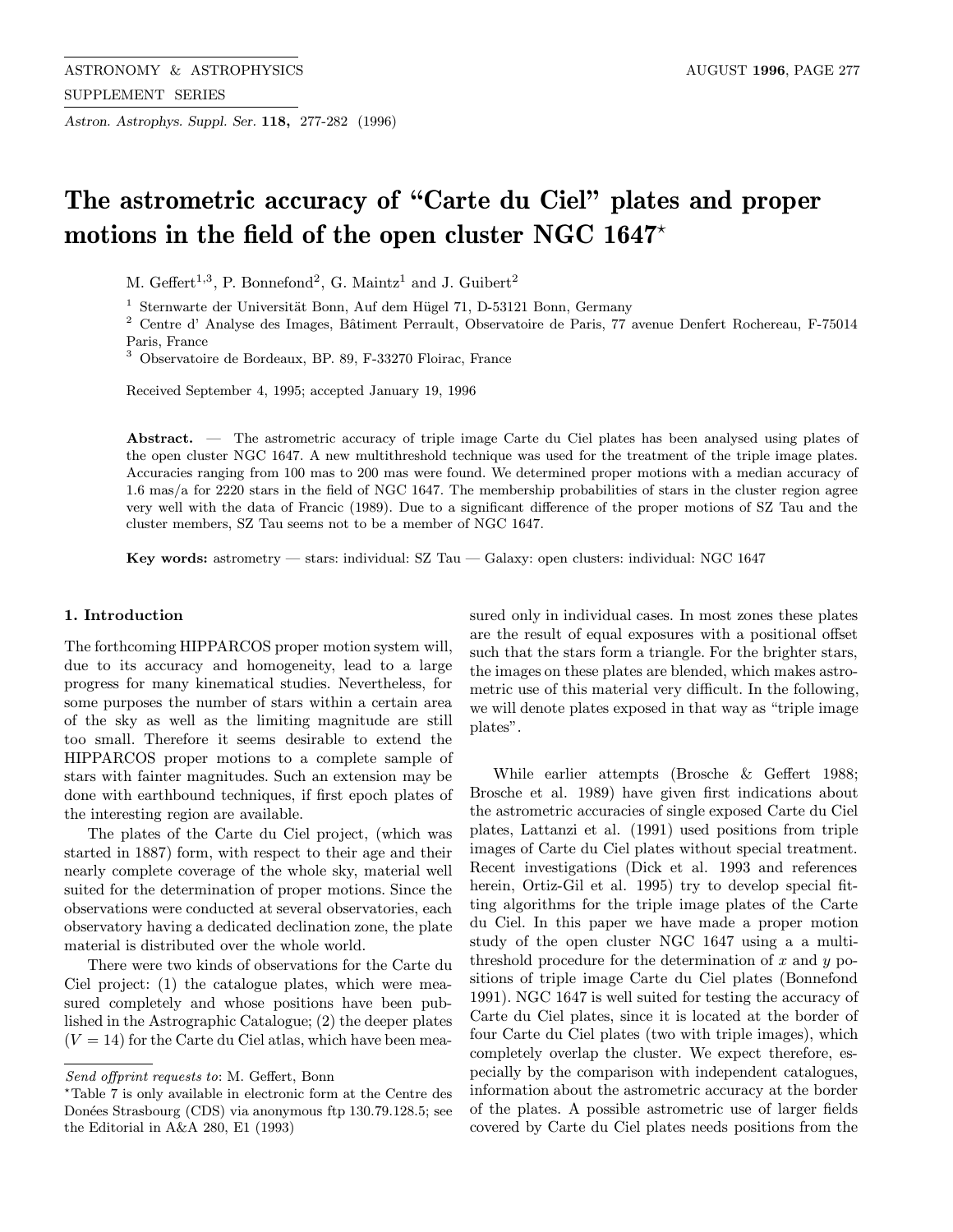Table 1. The observational data used in this work

| Telescope                                           | Scale<br>$\frac{m}{m}$ | Epoch         | Field                            | $V_{\rm lim}$ | N  |
|-----------------------------------------------------|------------------------|---------------|----------------------------------|---------------|----|
| Double refractor of Bonn, now located at Hoher List | 40                     | 1988          | $1.6^{\circ} \times 1.6^{\circ}$ | 15.0          |    |
| AG Astrograph from Bonn                             | 100                    | $1932 - 1933$ | $5^\circ \times 5^\circ$         | 12.5          |    |
| AG Astrograph from Bonn                             | 100                    | $1981 - 1982$ | $5^\circ \times 5^\circ$         | 11.5          |    |
| Schmidt telescope of CERGA                          | 66                     | 1989          | $5^\circ \times 5^\circ$         | 16.0          | 2  |
| Carte du Ciel telescope of Observatoire de Paris    | 60                     | 1897-1924     | $2^{\circ} \times 2^{\circ}$     | $9 - 14.5$    | 10 |

N is the number of exposures

border of the plates, since the overlap of the Carte du Ciel plates very often is equal or less than  $10'$ .

## 2. Observations and measurement

The base of this investigation are four plates taken with the Carte du Ciel astrograph of Paris taken between 1897 and 1924. Two of these plates were taken for the Catalogue program having three exposures with limiting magnitudes of  $V = 11.5$  and fainter. The angular distance between the exposures is about  $13''$  which, together with the short exposure times, seems to be large enough so that the positions of the images were not disturbed by the corresponding images of the other exposures. The two plates overlap in right ascension to a degree of 15', while NGC 1647 is located in the centre of the overlap region respectively at the border of each of the two plates. For our work, we have used only the two deeper exposures of each plate. The other two plates overlap in declination in the same way, which means that the cluster is located at the northern border of one plate and at the southern border of the other plate. Each of these plates contains three nearly equal exposed images, which are separated by about  $12^{\prime\prime}$ , which led to blended images for the bright stars.

In addition to the Carte du Ciel plates mentioned above, we used plates taken with the  $(D=0.7 \text{ m}, f=3$ m) Schmidt telescope of CERGA, the  $(D=0.3 \text{ m}, f=5$ m) double refractor of Bonn and the  $(D=0.2 \text{ m}, f=2 \text{ m})$ AG astrograph of Bonn. The AG astrograph was moved in 1973 to the new building of the Astronomischen Institute within Bonn, where the second epoch plates were taken. The complete observational material is listed in Table 1. All plates were digitised with the MAMA (Machine Automatique `a Mesurer pour l' Astronomie) in Paris (Guibert et al. 1990; Berger et al. 1991), which is developed and operated by INSU/CNRS. Only two refractor plates had been scanned at the PDS 2020GM<sup>plus</sup> in Münster. The procedure of the determination of the x and  $y$ positions for the triple image plates is described in the next chapter, while for the other plates the standard routines of MAMA and the PDS were used.

Table 2. Internal accuracy of Carte du Ciel plates determined from comparison of different exposures on the same plate. For the triple image plates 2970 and 3219 different methods of determination of positions have been applied (see Sect. 3)

| <b>NP</b>                                    | Triple image                                             | $\sigma_{\alpha}$<br> mas             | $\sigma_{\delta}$<br>mas              | NS                                   | Method           |
|----------------------------------------------|----------------------------------------------------------|---------------------------------------|---------------------------------------|--------------------------------------|------------------|
| 1394<br>1513<br>2970<br>2970<br>3219<br>3219 | $\mathbf{n}$<br>$\mathbf{n}$<br>yes<br>yes<br>yes<br>yes | 80<br>140<br>130<br>120<br>160<br>150 | 80<br>150<br>110<br>100<br>190<br>160 | 58<br>45<br>530<br>530<br>511<br>511 | А<br>в<br>А<br>В |

NP is the plate number

NS is the number of stars

#### 3. The treatment of the triple images

For the determinations of the positions of the triple images on the Carte du Ciel plates a special procedure was applied. Each plate was digitised and, for nine different density thresholds, all detected objects and their positions were stored. The detection of stars on the old plates was hampered by the Reseau lines and scratches on the old emulsions. However, since scratches and Reseau lines normally have larger ratios of the principal axes of the images and smaller ratios of the image area with respect to the area of the enclosing box, most of these artifical objects could be removed from the data by setting constraints on these ratios. The final positions were determined by the centroid of the detected pixels, weighted by their density. The next step was the automatic reorganisation of all positions for the different thresholds and the three exposures of one star. In a further step the position of each image of each of the three exposures was calculated separately in two different ways. Method A uses only the position from the highest threshold on which the object was detected. Method B averages the positions of all thresholds in which the object was found. A complete description of the procedures is given in Bonnefond (1991). Both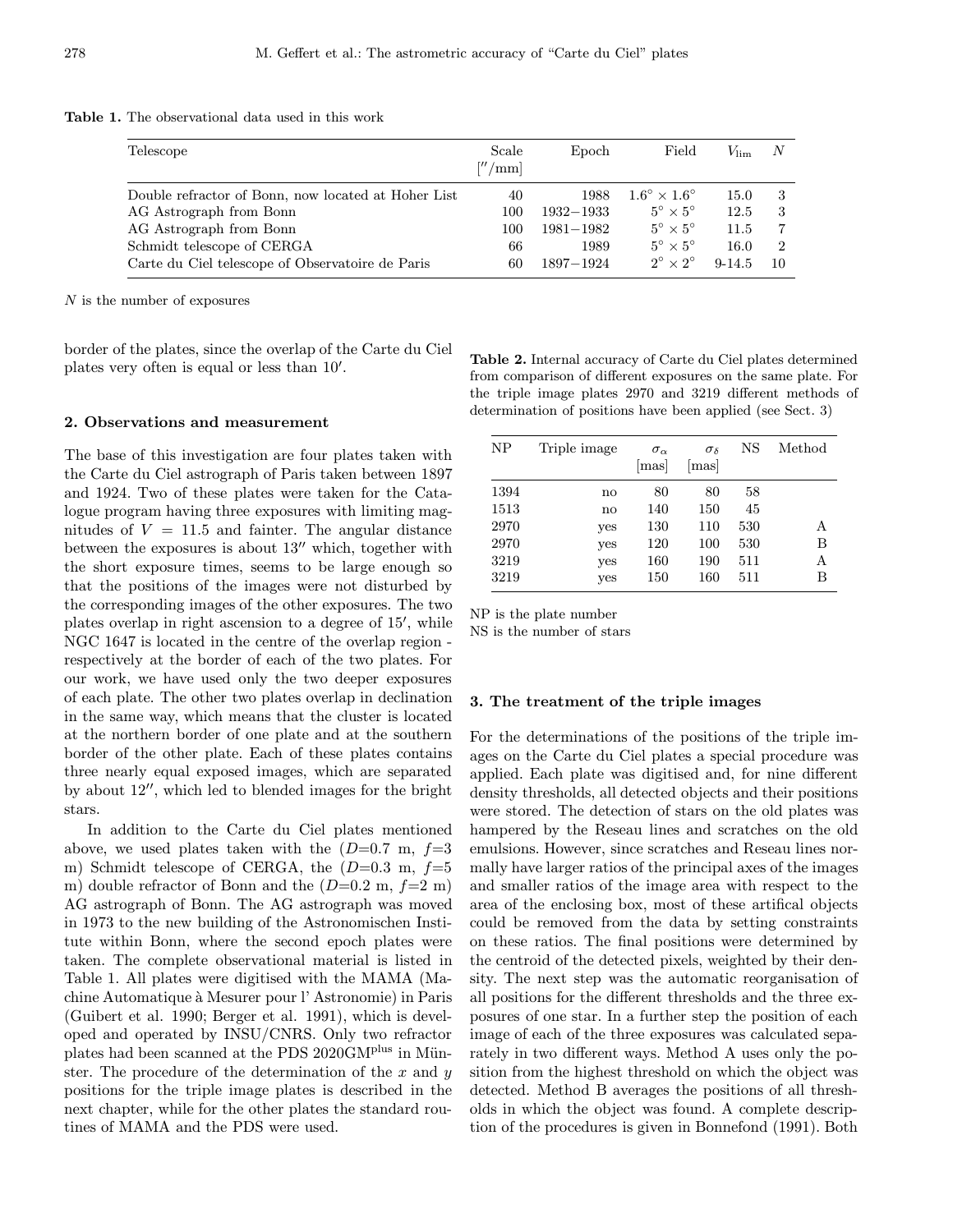200 190

190

180 170

 $D$  [0.001 $mm$ ]

methods give positions of nearly all stars on the plate within the magnitude interval from  $V = 9.5$  up to the plate limit of  $V = 14.5$ . Images of the brighter stars blend so much, that no positions could be derived with our software.

## 4. The comparison of rectangular coordinates from different exposures of one plate

In order to determine the astrometric accuracy of Carte du Ciel plates, we have in a first step transformed by an affine transformation the positions of different exposures on the same plate to one rectangular system and determined mean position and rms of the deviations for each exposure. Under the assumption that all exposures contribute in the same way to the deviations, we may calculate from the rms mentioned above the contribution of one single exposure. In the following we will denote this as the internal accuracy of the Carte du Ciel plates. The results of our four Carte du Ciel plates are presented in Table 2. A large number of images on the plate are likely disturbed by the reseau-lines on the plate, by blended images, or by scratches and other contaminations of the plates. Therefore we have excluded from the data set all stars with deviations larger than  $3\sigma$  in order to get a homogenious data set for the plates.

The data in Table 2 show that the different methods of getting the positions from the images agree quite well. The mean positions of all thresholds are slightly more accurate than the positions from the first threshold on which the object was detected. The more suprising result is that both plates have different internal accuracies. In order to look for systematic patterns of the differences and especially for a possible Kostinsky effect for triple image plates as found in Dick et al. (1993), we have plotted separations of the images of the two exposures with respect to the peak intensity of the stars and with respect to the distances of the stars from the centre of the plate. These are shown for two exposures of the plate 2970 in Figs. 1 and 2. In general, the diagrams for both methods of calculating the positions from the triple image plates (see Sect. 3) are nearly identical. We did not find a Kostinsky effect on the plates as was found earlier by Dick et al. (1993). Most diagrams showed a small or neglegible trend in the distances with repect to internal magnitude or distance from the plate centre (as indicated in Figs. 1 and 2). Only stars at larger distances (>60 mm) from the plate centre show in some cases a tendency of larger but also smaller separations between the two exposures.

With these investigations we could only detect differences between two exposures of the same plate. It is a well known fact that the Carte du Ciel images show optical errors in particular at the border of the plates. If systematic astrometric errors would result from these optical errors we could not detect them by comparison of different ex-

peak intensity of the stars. Note that the brightest stars have  $V = 9.5$  and the faintest ones  $V = 14.5$ 200

Fig. 1. Separation of two images of the same star on two exposures of the triple image plate 2970 with respect to internal

100

Peak Intensity

150

200

50



sures of the triple image plate 2970 with respect to the distance of the star from the plate centre

posures of one plate, since they would affect all exposures in the same way.

## 5. Comparison with independent catalogues

For an estimation of the systematic errors of the Carte du Ciel plates, especially at the border of the plates, we have reduced the Carte du Ciel plates with independent astrometric catalogues. The first catalogue was the catalogue of 122 stars with positions and proper motions derived from measurements of the exposures given in Table 1. We have limited our investigation to a field of  $1.6° \times 1.6°$  around the cluster centre (the size of the refractor plates). An central overlap algorithm was used for the determination of the positions and proper motions. As input catalogue we used 34 PPM stars. Since Geffert et al. (1995) have shown that a direct reduction to the PPM catalogue could cause larger systematic errors, we have determined a catalogue of positions for the epoch 1950 for all stars, and then started the reduction with stars having small proper motions in the same way as described in Geffert et al. (1995).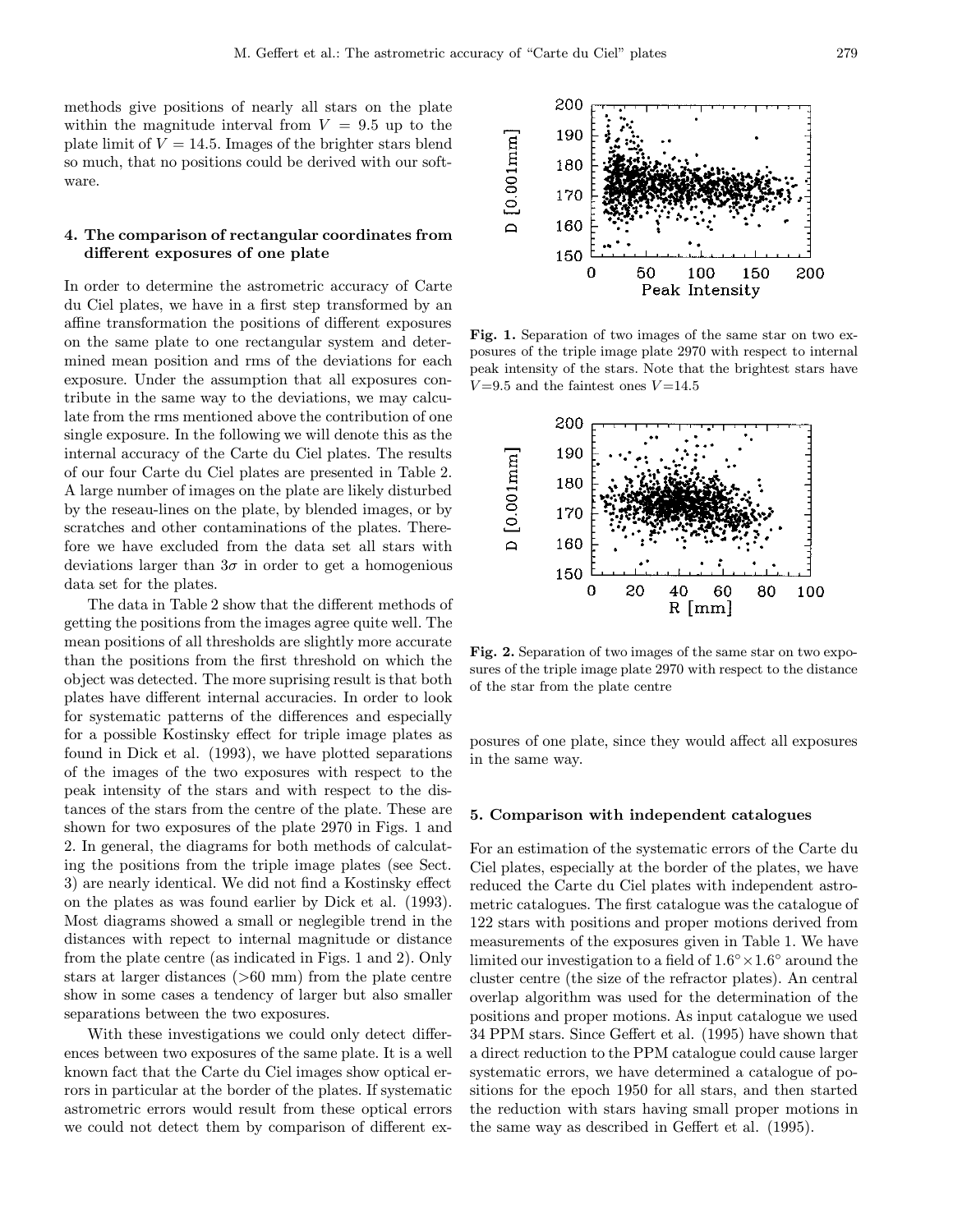Table 3. Rms of the deviations of measurements of Carte du Ciel exposures from our preliminary catalogue. Note that for the reduction of the exposures of plate 3219 Coma terms had to be included to the standard reduction using terms with polynomials up to second order of the rectangular coordinates  $x$ and y

| NΡ                                           | Triple image                         | $\sigma_{\alpha}$<br>$\left[\text{mas}\right]$ | $\sigma_{\delta}$<br>mas               | NS                               | Method           |
|----------------------------------------------|--------------------------------------|------------------------------------------------|----------------------------------------|----------------------------------|------------------|
| 1394<br>1513<br>2970<br>2970<br>3219<br>3219 | no<br>no<br>yes<br>yes<br>yes<br>yes | 150<br>150<br>150<br>140<br>200<br>200         | 150<br>150<br>140<br>140<br>200<br>190 | 44<br>39<br>55<br>55<br>54<br>54 | А<br>В<br>А<br>В |

NP is the plate number

NS is the number of stars

2970 and 3219 are the triple image plates

Table 4. Rms of the deviations of measurements of Carte du Ciel exposures from the catalogue of Francic (1989). Note that for the reduction of the exposures of plate 3219 Coma terms had to be included to the standard reduction using terms with polynomials up to second order of the rectangular coordinates  $x$  and  $y$ 

| <b>NP</b> | Triple image | $\sigma_{\alpha}$<br> mas | $\sigma_{\delta}$<br>mas | NS  | Method |
|-----------|--------------|---------------------------|--------------------------|-----|--------|
| 1394      | $\mathbf{n}$ | 110                       | 80                       | 36  |        |
| 1513      | $\mathbf{n}$ | 130                       | 100                      | 39  |        |
| 2970      | yes          | 160                       | 160                      | 128 | Α      |
| 2970      | yes          | 180                       | 180                      | 128 | в      |
| 3219      | yes          | 140                       | 180                      | 89  | Α      |
| 3219      | yes          | 170                       | 190                      | 89  | В      |

NP is the plate number

NS is the number of stars

2970 and 3219 are the triple image plates

The measurements of our Carte du Ciel exposures were then reduced with this catalogue and the rms of the deviations in right ascension and declination were determined. Since the limiting magnitude of most of our old plates (except the Carte du Ciel plates) was only 12, and since the Carte du Ciel plates cover each only half of the cluster area, the comparison is based on only 50 to 60 stars. Since the positional accuracy of our preliminary catalogue for the epoch of the carte du Ciel plates is about  $40 -$ 50 mas, the deviations will be mainly due to the uncertainty of the Carte du Ciel positions. For the reduction of the plate 3219 coma terms were significant and had

to be included in the reduction. Table 3 gives the mean deviations for each plate.

In a second step we also compared the positions measured on the Carte du Ciel plates with the catalogue of Francic (1989). Unfortunately he gives in his catalogue only the data of probable cluster members. The rectangular positions were transformed into right ascension and declination with the help of our catalogue. Since the rectangular positions of Francic (1989) were given only in hundreths of mm, the spherical positions have an accuracy no better than 60 mas. The results of the comparison with this catalogue is given in Table 4. Since the errors of our catalogues are below the positional errors of our measurements of the Carte du Ciel plates, the Tables 3 and 4 reflect the astrometric accuracy of our Carte du Ciel plates. Note that the comparison with the catalogue of Francic (1989) is based on a smaller field, but down to fainter magnitudes than the comparison with our catalogue, which explains the differences of our astrometric accuracy in Table 3 and 4. Unfortunately in both cases the number of comparison stars is not very high. Again we see a significant difference in the astrometric quality of the two Carte du Ciel plates which is also manifested in the existence of Coma terms in only one plate. Nevertheless, even the astrometric accuracy of about 200 mas for the astrometric accuracy of plate 3219 is remarkable, bearing in mind that we are dealing with positions from the extreme border of the plate. Because of its smaller deviations from the catalogue, we have for the following chosen the positions of the triple image plates, which were determined from the first significant threshold (Method A).

Table 5. Mean proper motion differences and rms between our final catalogue and the PPM catalogue (PPM) and the catalogue of Francic (1989) (FRAN)

| Catalogue   | $\Delta_{\mu_{\alpha} \cos \delta}$<br>$[\text{mas}/\text{a}]$ | $\Delta_{\mu_s}$<br>$[\text{mas}/\text{a}]$ | NS  |
|-------------|----------------------------------------------------------------|---------------------------------------------|-----|
| PPM         | $+3.7 \pm 4.8$                                                 | $+0.9 \pm 4.7$                              | 34  |
| <b>FRAN</b> | $-0.5 + 1.5$                                                   | $+1.1 +2.4$                                 | 165 |

NS is the number of stars used for comparison.

# 6. The final catalogue

The complete observational material of Table 1 was used for the determination of the final catalogue. The exposures of the triple image plates were taken in the reduction as independent exposures. As described in Sect. 5, the final catalogue in the first step of the reduction was calculated by using only the positions of all those stars having small proper motions. Their positions were determined with respect to the PPM catalogue for the mean epoch of the observations. For the following steps a central overlap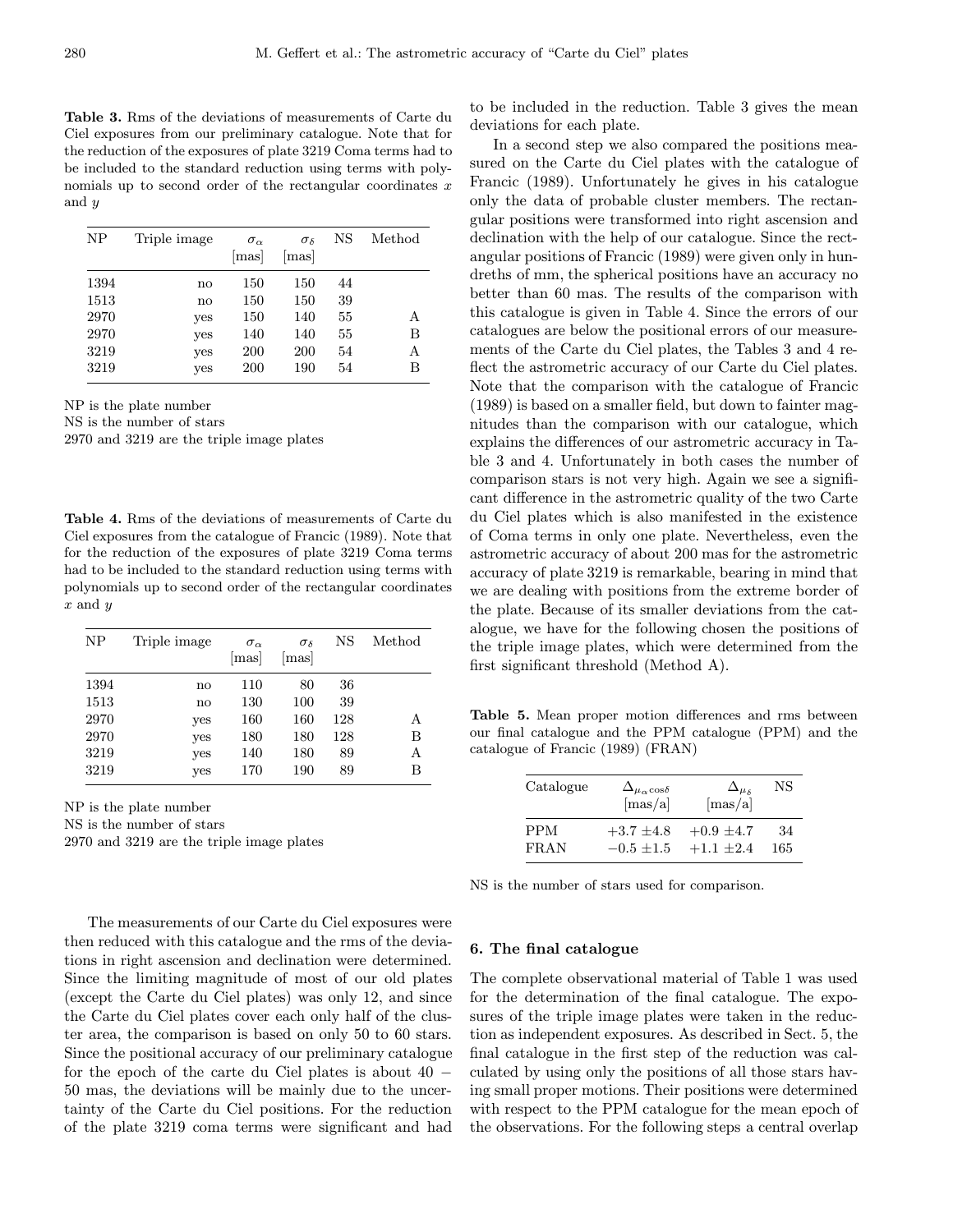|                           | Parameter Right ascension<br>$[\text{mas}/\text{a}]$ | Declination<br>$[\text{mas}/\text{a}]$ |
|---------------------------|------------------------------------------------------|----------------------------------------|
| $\sigma_{c}$              | 2.2                                                  | 2.1                                    |
| $\sigma_{\rm f}$          | 13.3                                                 | 5.6                                    |
| $X_c, Y_c$                | 0.0                                                  | $+1.0$                                 |
| $X_{\rm f}$ , $Y_{\rm f}$ | 0.2                                                  | $-3.8$                                 |

Table 6. The parameters of the bivariate Gaussian fit for the determination of membership probability

 $\sigma_c$ : proper motion dispersion of cluster stars

 $\sigma_f$ : proper motion dispersion of field stars

 $X_c, Y_c$ : centre of the cluster star distribution

 $X_f$ ,  $Y_f$ : centre of the field star distribution

algorithm was used. The reduction model included polynomials up to second order of the rectangular coordinates. The final catalogue contains positions and proper motions of 2220 stars with a median accuracy of 1.6 mas/a for the proper motions. Table 5 lists the proper motion differences of our catalogue with respect to the catalogues of Francic (1989) and the PPM. Since our proper motions do not refer to the PPM system or the same system as used in Francic (1989), only the rms. of our comparison is of importance. We note that the differences with respect to the PPM system are in good agreement with the internal errors of the PPM proper motions. Due to the higher precision of the catalogue of Francic (1989) we may assume that the main effect of the deviations to the Francic catalogue is caused by the uncertainty of our proper motions. The deviations are in fair agreement with the mean error of 1.7 mas/a for one proper motion component of our catalogue. The slightly higher value may be caused either by the different systems of proper motions, or by still undetected systematic effects of the positions at the border of the Carte du Ciel plates. Table 7 (accessible in electronic form) lists the positions and proper motions of 2220 stars in the field of NGC 1647.

From our catalogue we have selected all stars within a radius of 30' around the cluster centre. The latter was determined from visual inspection of Palomar plates and was very near to the PPM star No. 120214 ( $\alpha_{2000}$ =04h45m42s,  $\delta_{2000}$ =+19°07'07". 375 stars were selected. Using the method of Sanders (1971) we have fitted a bivariate Gaussian curve to the proper motion distribution and determined membership probabilities of the stars. Table 6 gives the values of the centre and the rms of the cluster members and the field stars. The corresponding vector point plot diagram is given in Fig. 3. The membership designations of the single stars are in good agreement with the data of Francic (1989). Assuming a membership of 50% for a cluster member, we found only in eight cases differences. Because the accuracy of our data is inferior to that of Francic (1989) we would expect that some non-member

stars according to Francic appear as members according to our data. However, unexplanable discordance in the membership designations remained only for three stars.



Fig. 3. The vector point plot diagram of stars with distance R smaller than 30 arcmin from the cluster centre. The open circle indicates the proper motion of the Cepheid SZ Tau (see Sect. 7)

### 7. On the membership of SZ Tau

Cepheids as members of open clusters are interesting for the calibration of the period-luminosity function of galactic Cepheids. SZ Tau is a Cepheid, which lies about 2 degrees from the centre of NGC 1647. Turner (1992) discusses the membership of the Cepheid SZ Tau to NGC 1647. Due to coincidence in age, radial velocity and proper motions he concluded that SZ Tau is a member of the cluster. However, Turner (1992) uses only the proper motions of AGK3 stars. SZ Tau  $(BD +18 661, PPM)$ 120081) is listed in the PPM with a proper motion of  $\mu_{\alpha}$ cos $\delta = -7.1$  mas/a and  $\mu_{\delta} = -10.0$  mas/a. Assuming the mean difference of our proper motion system and the PPM system from the last chapter, SZ Tau should have a proper motion in our system of  $\mu_{\alpha}$ cos $\delta = -3.4$  mas/a and  $\mu_{\delta} = -9.1$  mas/a, which would correspond to a membership probability of below 10%. We confirm therefore our earlier conclusion (Geffert et al. 1990), that astrometric evidence for SZ Tau beeing a member of NGC 1647 is not valid. Nevertheless, we cannot rule out that the proper motion system of the PPM may vary over 2 degree, and that the differences in proper motions are due to such differences. We expect a final solution to this problem when the results of the HIPPARCOS mission become available.

## 8. Conclusions

We have shown that the accuracy of Carte du Ciel plates is sufficient to use these plates as first epoch plates to extend the HIPPARCOS proper motion system to stars with magnitude down to  $V = 14$ . Using a multithreshold technique of determining positions from triple images of